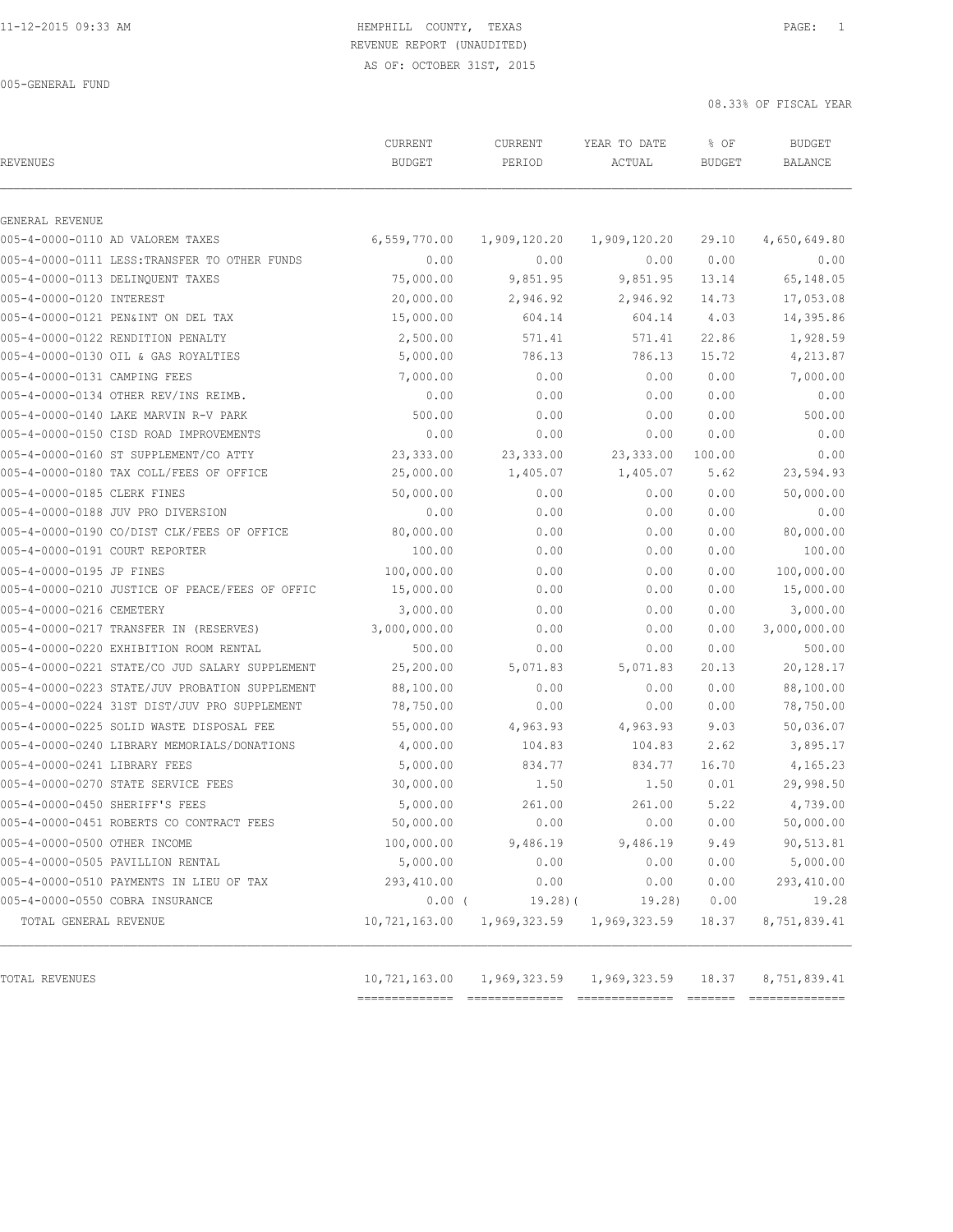008-LAW LIBRARY

| REVENUES                                   | <b>CURRENT</b><br><b>BUDGET</b> | CURRENT<br>PERIOD | YEAR TO DATE<br>ACTUAL | % OF<br><b>BUDGET</b> | <b>BUDGET</b><br>BALANCE |
|--------------------------------------------|---------------------------------|-------------------|------------------------|-----------------------|--------------------------|
|                                            |                                 |                   |                        |                       |                          |
| GENERAL REVENUE                            |                                 |                   |                        |                       |                          |
| 008-4-0000-0110 TRANSFER FROM FUND BALANCE | 0.00                            | 0.00              | 0.00                   | 0.00                  | 0.00                     |
| 008-4-0000-0550 COURT FEES-LAW/LIB         | 2,400.00                        | 0.00              | 0.00                   | 0.00                  | 2,400.00                 |
| TOTAL GENERAL REVENUE                      | 2,400.00                        | 0.00              | 0.00                   | 0.00                  | 2,400.00                 |
|                                            |                                 |                   |                        |                       |                          |
| TOTAL REVENUES                             | 2,400.00                        | 0.00              | 0.00                   | 0.00                  | 2,400.00                 |
|                                            |                                 |                   |                        |                       |                          |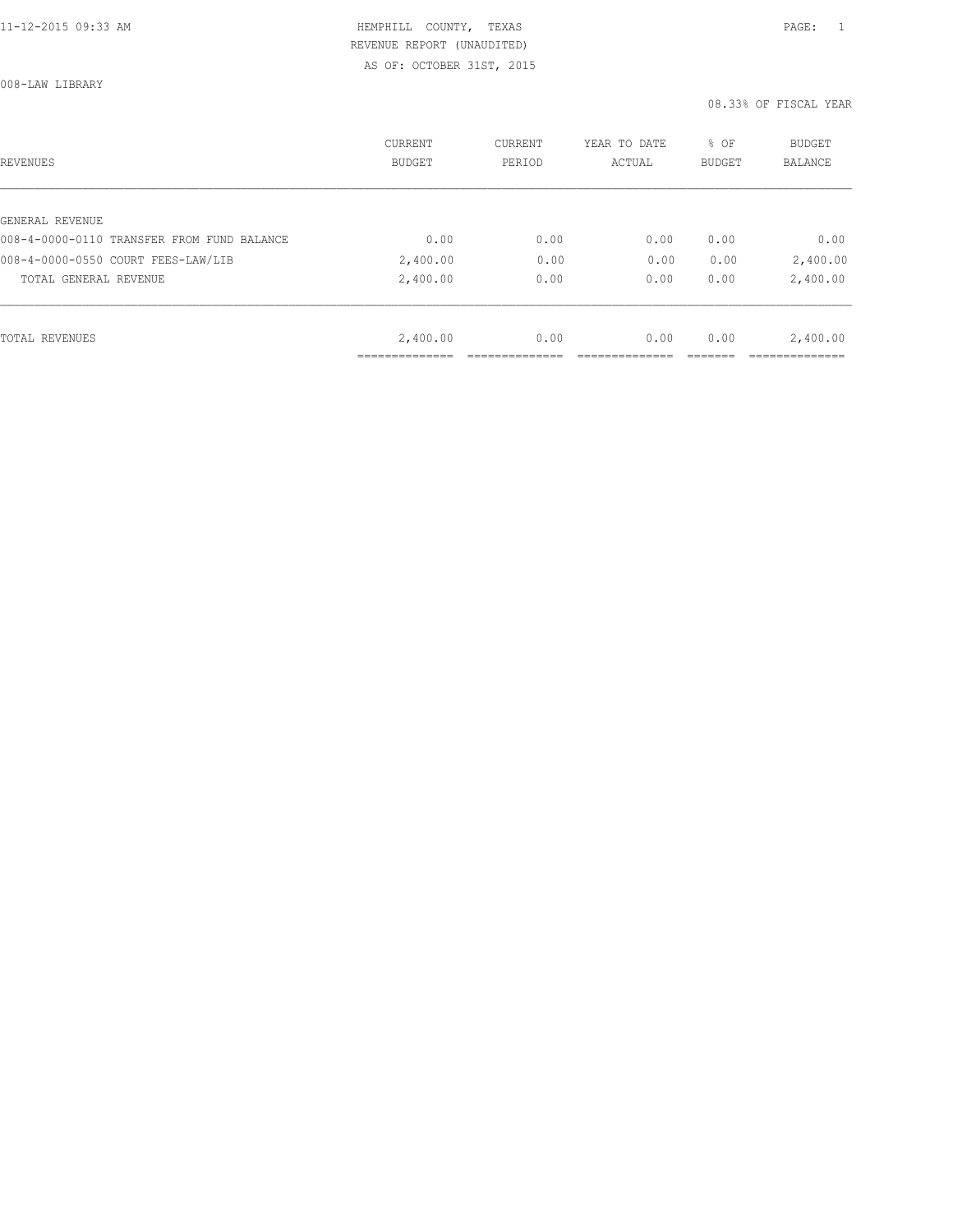009-SECURITY FEE

| REVENUES                                   | <b>CURRENT</b><br><b>BUDGET</b> | CURRENT<br>PERIOD | YEAR TO DATE<br>ACTUAL | % OF<br><b>BUDGET</b> | <b>BUDGET</b><br>BALANCE |
|--------------------------------------------|---------------------------------|-------------------|------------------------|-----------------------|--------------------------|
|                                            |                                 |                   |                        |                       |                          |
| GENERAL REVENUE                            |                                 |                   |                        |                       |                          |
| 009-4-0000-0110 TRANSFER FROM FUND BALANCE | 50,000.00                       | 0.00              | 0.00                   | 0.00                  | 50,000.00                |
| 009-4-0000-0191 COURTHOUSE SECURITY FEE    | 8,000.00                        | 0.00              | 0.00                   | 0.00                  | 8,000.00                 |
| TOTAL GENERAL REVENUE                      | 58,000.00                       | 0.00              | 0.00                   | 0.00                  | 58,000.00                |
|                                            |                                 |                   |                        |                       |                          |
| TOTAL REVENUES                             | 58,000.00                       | 0.00              | 0.00                   | 0.00                  | 58,000.00                |
|                                            |                                 |                   |                        |                       |                          |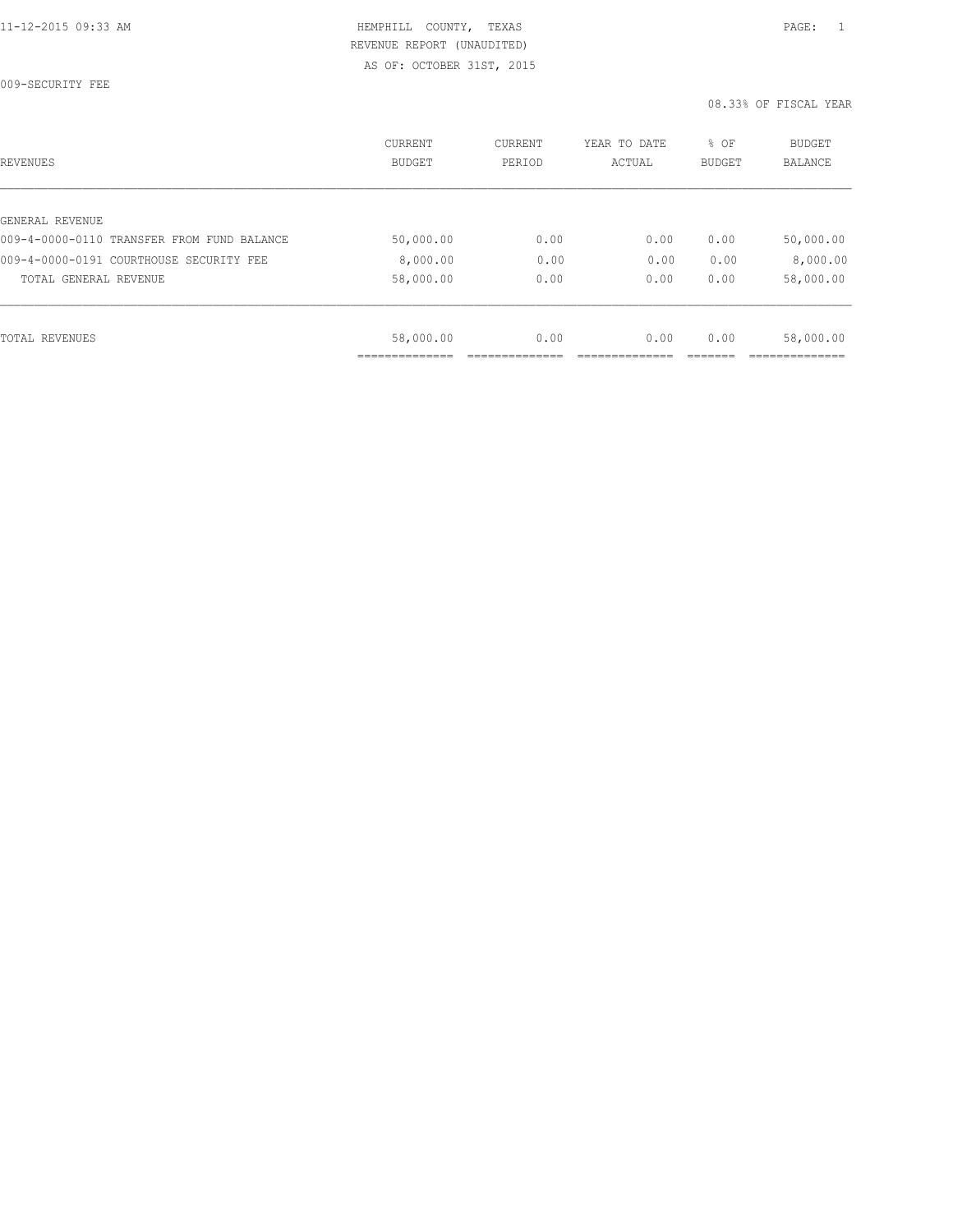010-AIRPORT

| REVENUES                                   | <b>CURRENT</b><br><b>BUDGET</b> | CURRENT<br>PERIOD | YEAR TO DATE<br>ACTUAL | % OF<br><b>BUDGET</b> | <b>BUDGET</b><br><b>BALANCE</b> |
|--------------------------------------------|---------------------------------|-------------------|------------------------|-----------------------|---------------------------------|
|                                            |                                 |                   |                        |                       |                                 |
| GENERAL REVENUE                            |                                 |                   |                        |                       |                                 |
| 010-4-0000-0110 AD VALOREM TAX TRANSFER    | 80,450.00                       | 0.00              | 0.00                   | 0.00                  | 80,450.00                       |
| 010-4-0000-0120 INTEREST-AIRPORT           | 50.00                           | 4.14              | 4.14                   | 8.28                  | 45.86                           |
| 010-4-0000-0320 CHAMBER OF COMMERCE        | 0.00                            | 0.00              | 0.00                   | 0.00                  | 0.00                            |
| 010-4-0000-0325 FUEL SALES                 | 150,000.00                      | 15,975.69         | 15,975.69              | 10.65                 | 134,024.31                      |
| 010-4-0000-0326 RENT-HANGARS               | 4,000.00                        | 900.00            | 900.00                 | 22.50                 | 3,100.00                        |
| 010-4-0000-0500 OTHER RECEIPTS             | 0.00                            | 0.00              | 0.00                   | 0.00                  | 0.00                            |
| 010-4-0000-0510 REIMBURSEMENT FROM STATE   | 0.00                            | 0.00              | 0.00                   | 0.00                  | 0.00                            |
| 010-4-0000-0600 TRANSFER FROM FUND BALANCE | 100,000.00                      | 0.00              | 0.00                   | 0.00                  | 100,000.00                      |
| TOTAL GENERAL REVENUE                      | 334,500.00                      | 16,879.83         | 16,879.83              | 5.05                  | 317,620.17                      |
|                                            |                                 |                   |                        |                       |                                 |
| TOTAL REVENUES                             | 334,500.00<br>==============    | 16,879.83         | 16,879.83              | 5.05                  | 317,620.17                      |
|                                            |                                 |                   |                        |                       |                                 |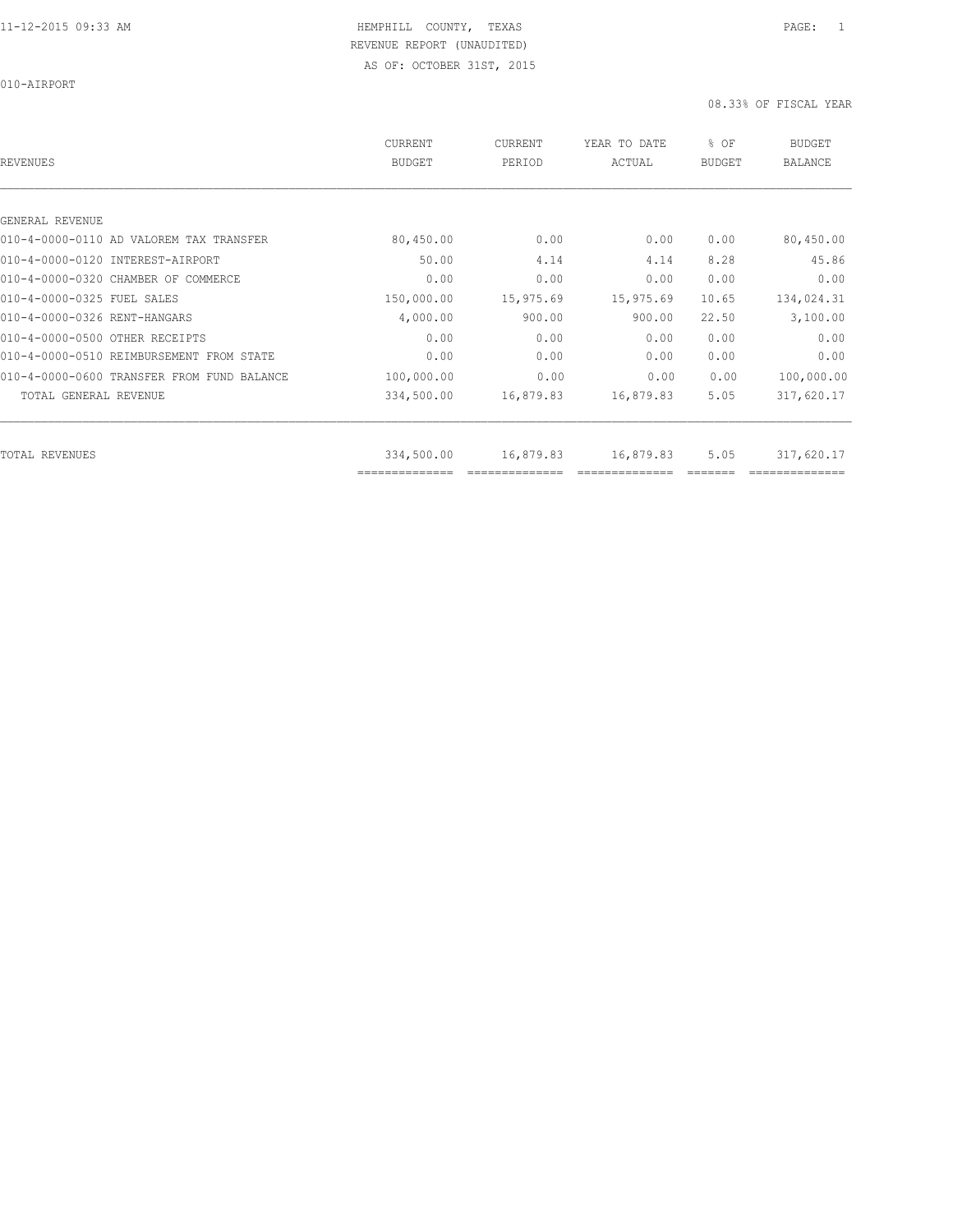011-ROAD & BRIDGE PCT 1

| REVENUES                                       | CURRENT<br><b>BUDGET</b> | <b>CURRENT</b><br>PERIOD | YEAR TO DATE<br>ACTUAL | % OF<br>BUDGET | <b>BUDGET</b><br>BALANCE |
|------------------------------------------------|--------------------------|--------------------------|------------------------|----------------|--------------------------|
|                                                |                          |                          |                        |                |                          |
| GENERAL REVENUE                                |                          |                          |                        |                |                          |
| 011-4-0000-0110 TRANSFER FROM FUND BALANCE     | 200,000.00               | 0.00                     | 0.00                   | 0.00           | 200,000.00               |
| 011-4-0000-0120 INTEREST                       | 300.00                   | 0.00                     | 0.00                   | 0.00           | 300.00                   |
| 011-4-0000-0121 PEN&INT ON DEL TAX             | 800.00                   | 30.90                    | 30.90                  | 3.86           | 769.10                   |
| 011-4-0000-0122 RENDITION PENALTY              | 0.00                     | 31.79                    | 31.79                  | $0.00$ (       | 31.79)                   |
| 011-4-0000-0280 FARM TO MARKET TAXES           | 364,376.00               | 106,524.81               | 106,524.81             | 29.23          | 257,851.19               |
| 011-4-0000-0281 DELINQUENT TAXES               | 2,000.00                 | 517.88                   | 517.88                 | 25.89          | 1,482.12                 |
| 011-4-0000-0290 LATERAL ROAD                   | 2,500.00                 | 2,088.33                 | 2,088.33               | 83.53          | 411.67                   |
| 011-4-0000-0295 BANKHEAD-JONES FARM TENANT ACT | 3,000.00                 | 0.00                     | 0.00                   | 0.00           | 3,000.00                 |
| 011-4-0000-0300 AUTO REGISTRATION              | 50,000.00                | 1,546.87                 | 1,546.87               | 3.09           | 48, 453. 13              |
| 011-4-0000-0500 OTHER RECEIPTS                 | 2,000.00                 | 3,046.84                 | 3,046.84               | 152.34 (       | 1,046.84)                |
| 011-4-0000-0510 GRANT FUNDS                    | 0.00                     | 0.00                     | 0.00                   | 0.00           | 0.00                     |
| TOTAL GENERAL REVENUE                          | 624,976.00               | 113,787.42               | 113,787.42             | 18.21          | 511,188.58               |
|                                                |                          |                          |                        |                |                          |
| TOTAL REVENUES                                 | 624,976.00               | 113,787.42               | 113,787.42             | 18.21          | 511,188.58               |
|                                                | ==============           |                          |                        |                |                          |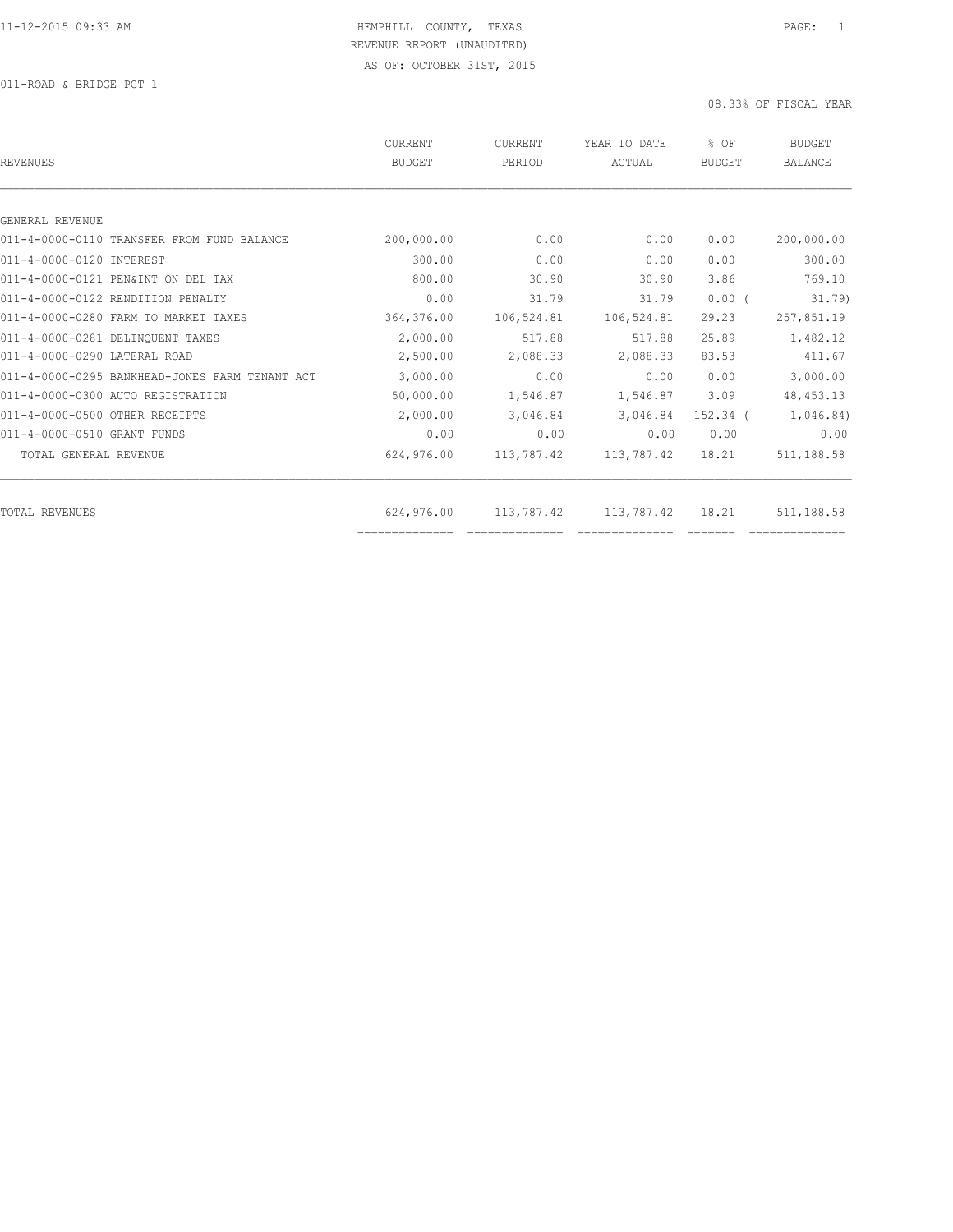012-ROAD & BRIDGE PCT 2

| <b>REVENUES</b>                                | CURRENT<br><b>BUDGET</b> | <b>CURRENT</b><br>PERIOD | YEAR TO DATE<br>ACTUAL | % OF<br><b>BUDGET</b> | <b>BUDGET</b><br><b>BALANCE</b> |
|------------------------------------------------|--------------------------|--------------------------|------------------------|-----------------------|---------------------------------|
|                                                |                          |                          |                        |                       |                                 |
| GENERAL REVENUE                                |                          |                          |                        |                       |                                 |
| 012-4-0000-0110 TRANSFER FROM FUND BALANCE     | 500,000.00               | 0.00                     | 0.00                   | 0.00                  | 500,000.00                      |
| 012-4-0000-0120 INTEREST                       | 250.00                   | 0.00                     | 0.00                   | 0.00                  | 250.00                          |
| 012-4-0000-0121 PEN&INT ON DEL TAX             | 1,000.00                 | 32.79                    | 32.79                  | 3.28                  | 967.21                          |
| 012-4-0000-0122 RENDITION PENALTY              | 0.00                     | 33.74                    | 33.74                  | 0.00(                 | 33.74)                          |
| 012-4-0000-0280 FARM TO MARKET TAXES           | 386,460.00               | 112,980.87               | 112,980.87             | 29.23                 | 273, 479.13                     |
| 012-4-0000-0281 DELINOUENT TAXES               | 4,000.00                 | 549.28                   | 549.28                 | 13.73                 | 3,450.72                        |
| 012-4-0000-0290 LATERAL ROAD                   | 2,500.00                 | 2,214.89                 | 2,214.89               | 88.60                 | 285.11                          |
| 012-4-0000-0295 BANKHEAD-JONES FARM TENANT ACT | 3,000.00                 | 0.00                     | 0.00                   | 0.00                  | 3,000.00                        |
| 012-4-0000-0300 AUTO REGISTRATION              | 50,000.00                | 1,640.63                 | 1,640.63               | 3.28                  | 48, 359.37                      |
| 012-4-0000-0350 ROAD CROSSING PERMITS          | 500.00                   | 0.00                     | 0.00                   | 0.00                  | 500.00                          |
| 012-4-0000-0500 OTHER RECEIPTS                 | 1,000.00                 | 8,664.69                 | 8,664.69               | $866.47$ (            | 7,664.69)                       |
| 012-4-0000-0510 GUARANTEED BUYBACK             | 0.00                     | 0.00                     | 0.00                   | 0.00                  | 0.00                            |
| 012-4-0000-0700 EXPENDABLE FUND BALANCE@10/01/ | 0.00                     | 0.00                     | 0.00                   | 0.00                  | 0.00                            |
| TOTAL GENERAL REVENUE                          | 948,710.00               | 126,116.89               | 126,116.89             | 13.29                 | 822,593.11                      |
| <b>TOTAL REVENUES</b>                          | 948,710.00               | 126,116.89               | 126, 116.89            | 13.29                 | 822,593.11                      |
|                                                |                          |                          |                        |                       |                                 |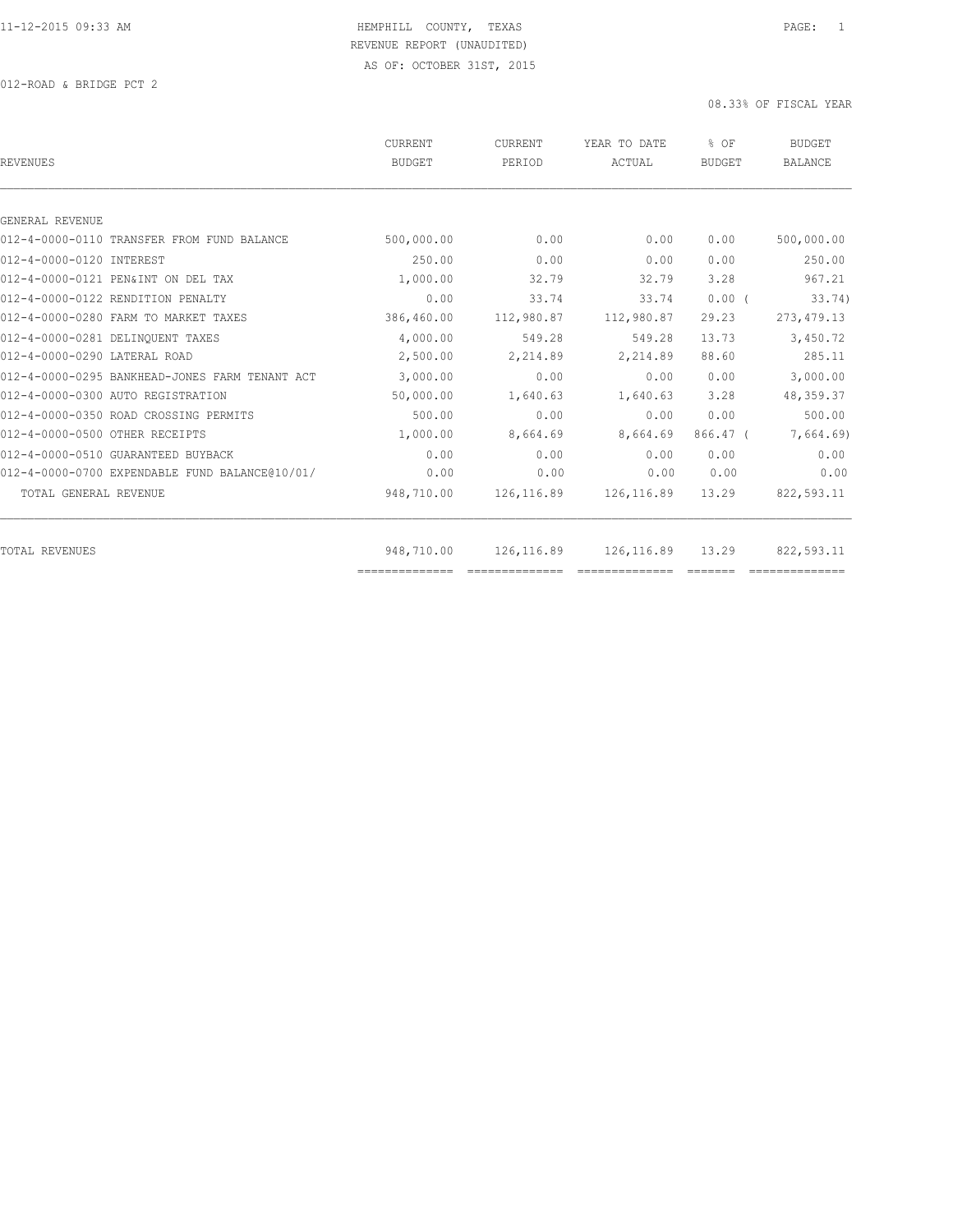013-ROAD & BRIDGE PCT 3

| <b>REVENUES</b>                                | <b>CURRENT</b><br><b>BUDGET</b> | CURRENT<br>PERIOD | YEAR TO DATE<br>ACTUAL | % OF<br><b>BUDGET</b> | <b>BUDGET</b><br><b>BALANCE</b> |
|------------------------------------------------|---------------------------------|-------------------|------------------------|-----------------------|---------------------------------|
|                                                |                                 |                   |                        |                       |                                 |
| GENERAL REVENUE                                |                                 |                   |                        |                       |                                 |
| 013-4-0000-0110 TRANSFER FROM FUND BALANCE     | 500,000.00                      | 0.00              | 0.00                   | 0.00                  | 500,000.00                      |
| 013-4-0000-0120 INTEREST                       | 500.00                          | 0.00              | 0.00                   | 0.00                  | 500.00                          |
| 013-4-0000-0121 PEN&INT ON DEL TAX             | 1,500.00                        | 65.59             | 65.59                  | 4.37                  | 1,434.41                        |
| 013-4-0000-0122 RENDITION PENALTY              | 0.00                            | 67.47             | 67.47                  | $0.00$ (              | 67.47)                          |
| 013-4-0000-0280 FARM TO MARKET TAXES           | 772,920.00                      | 225,961.74        | 225, 961.74            | 29.23                 | 546,958.26                      |
| 013-4-0000-0281 DELINQUENT TAXES               | 6,000.00                        | 1,098.57          | 1,098.57               | 18.31                 | 4,901.43                        |
| 013-4-0000-0290 LATERAL ROAD                   | 5,000.00                        | 4,429.79          | 4,429.79               | 88.60                 | 570.21                          |
| 013-4-0000-0295 BANKHEAD-JONES FARM TENANT ACT | 5,000.00                        | 0.00              | 0.00                   | 0.00                  | 5,000.00                        |
| 013-4-0000-0300 AUTO REGISTRATION              | 95,000.00                       | 3,281.23          | 3,281.23               | 3.45                  | 91,718.77                       |
| 013-4-0000-0350 ROAD CROSSING PERMITS          | 1,500.00                        | 750.00            | 750.00                 | 50.00                 | 750.00                          |
| 013-4-0000-0500 OTHER RECEIPTS                 | 1,000.00                        | 19,048.98         |                        | 19,048.98 1,904.90 (  | 18,048.98)                      |
| 013-4-0000-0510 GRANT FUNDS                    | 680,000.00                      | 70,877.20         | 70,877.20              | 10.42                 | 609,122.80                      |
| TOTAL GENERAL REVENUE                          | 2,068,420.00                    | 325,580.57        | 325,580.57             | 15.74                 | 1,742,839.43                    |
| <b>TOTAL REVENUES</b>                          | 2,068,420.00                    | 325,580.57        | 325,580.57             | 15.74                 | 1,742,839.43                    |
|                                                | ==============                  |                   |                        |                       |                                 |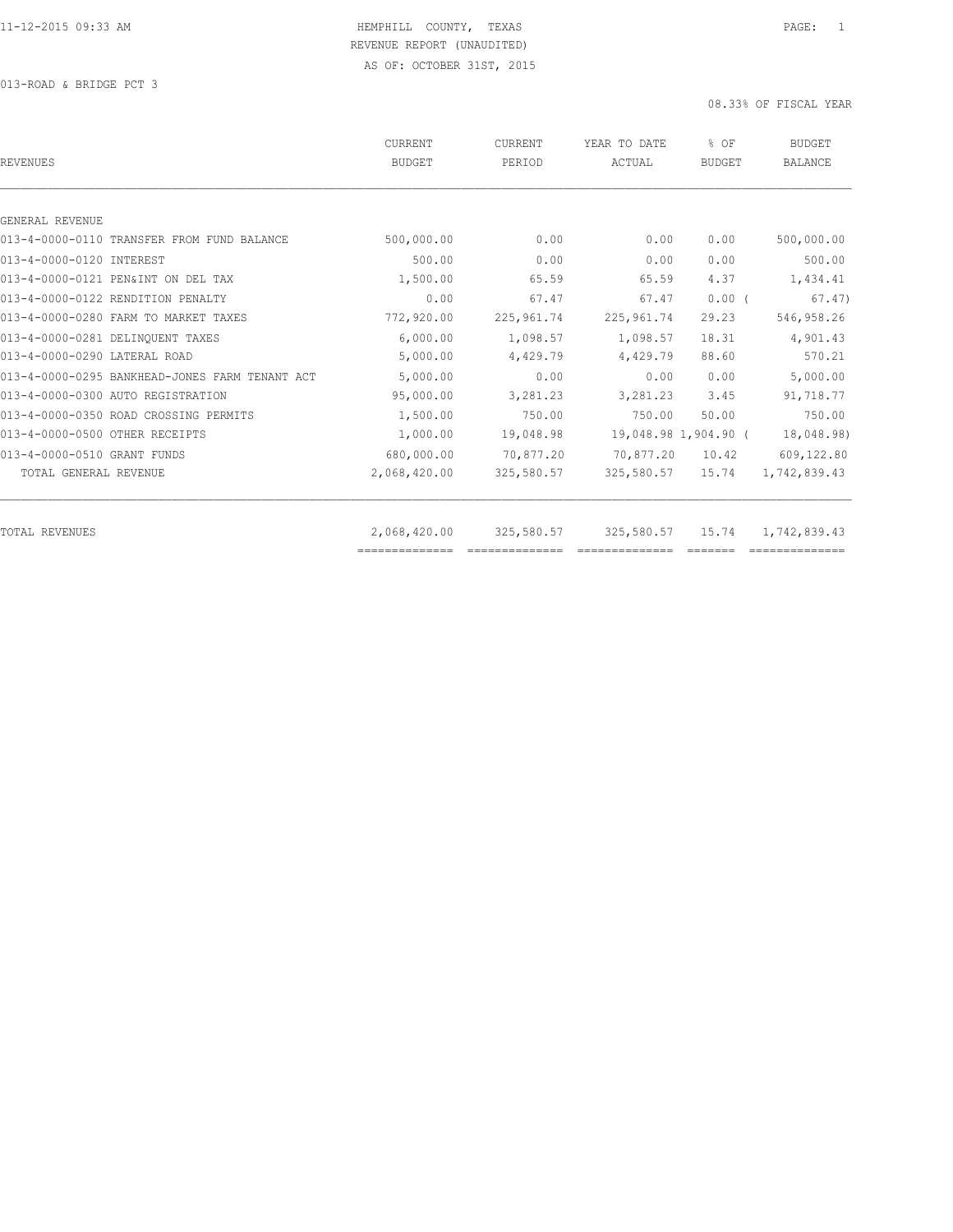014-ROAD & BRIDGE PCT 4

| <b>REVENUES</b>                                | <b>CURRENT</b><br><b>BUDGET</b> | CURRENT<br>PERIOD | YEAR TO DATE<br>ACTUAL | % OF<br><b>BUDGET</b> | <b>BUDGET</b><br><b>BALANCE</b> |
|------------------------------------------------|---------------------------------|-------------------|------------------------|-----------------------|---------------------------------|
| GENERAL REVENUE                                |                                 |                   |                        |                       |                                 |
| 014-4-0000-0110 TRANSFER FROM FUND BALANCE     | 600,000.00                      | 0.00              | 0.00                   | 0.00                  | 600,000.00                      |
| 014-4-0000-0120 INTEREST                       | 500.00                          | 0.00              | 0.00                   | 0.00                  | 500.00                          |
| 014-4-0000-0121 PEN&INT ON DEL TAX             | 2,500.00                        | 58.07             | 58.07                  | 2.32                  | 2,441.93                        |
| 014-4-0000-0122 RENDITION PENALTY              | 0.00                            | 59.75             | 59.75                  | 0.00(                 | 59.75                           |
| 014-4-0000-0280 FARM TO MARKET TAXES           | 684,586.00                      | 200, 137.54       | 200, 137.54            | 29.23                 | 484, 448.46                     |
| 014-4-0000-0281 DELINOUENT TAXES               | 3,000.00                        | 973.02            | 973.02                 | 32.43                 | 2,026.98                        |
| 014-4-0000-0290 LATERAL ROAD                   | 5,000.00                        | 3,923.52          | 3,923.52               | 78.47                 | 1,076.48                        |
|                                                |                                 |                   |                        |                       |                                 |
| 014-4-0000-0295 BANKHEAD-JONES FARM TENANT ACT | 5,000.00                        | 0.00              | 0.00                   | 0.00                  | 5,000.00                        |
| 014-4-0000-0300 AUTO REGISTRATION              | 85,000.00                       | 2,906.24          | 2,906.24               | 3.42                  | 82,093.76                       |
| 014-4-0000-0350 ROAD CROSSING PERMITS          | 1,000.00                        | 0.00              | 0.00                   | 0.00                  | 1,000.00                        |
| 014-4-0000-0500 OTHER RECEIPTS                 | 2,000.00                        | 5,724.36          | 5,724.36               | $286.22$ (            | 3,724.36                        |
| 014-4-0000-0510 GRANT FUNDS                    | 360,000.00                      | 0.00              | 0.00                   | 0.00                  | 360,000.00                      |
| 014-4-0000-0700 EXPENDABLE FUND BALANCE@10/01/ | 0.00                            | 0.00              | 0.00                   | 0.00                  | 0.00                            |
| TOTAL GENERAL REVENUE                          | 1,748,586.00                    | 213,782.50        | 213,782.50             | 12.23                 | 1,534,803.50                    |
| <b>TOTAL REVENUES</b>                          | 1,748,586.00                    | 213,782.50        | 213,782.50             | 12.23                 | 1,534,803.50                    |
|                                                |                                 |                   |                        |                       |                                 |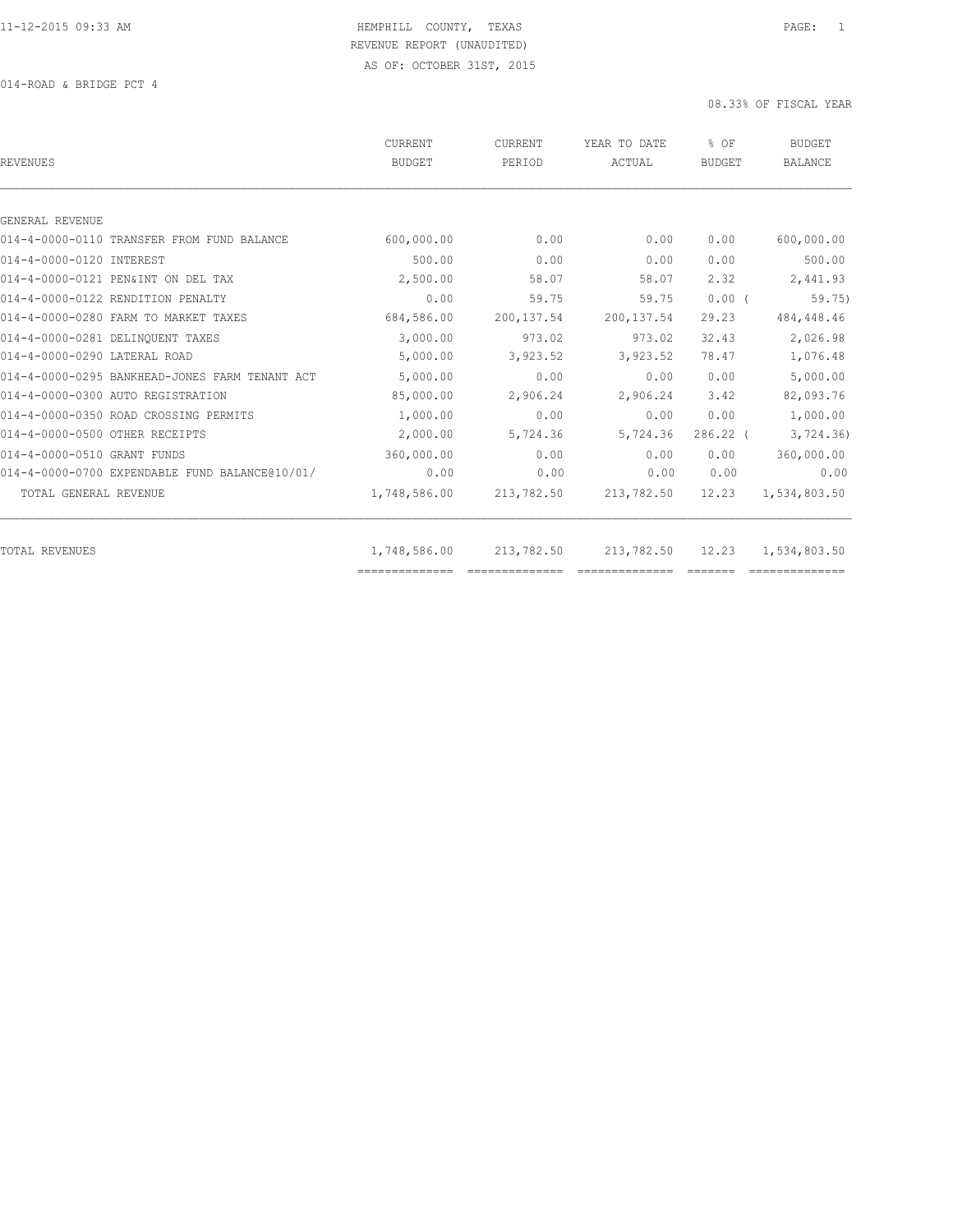| REVENUES                                       | CURRENT<br><b>BUDGET</b> | CURRENT<br>PERIOD | YEAR TO DATE<br>ACTUAL | % OF<br>BUDGET | BUDGET<br>BALANCE |
|------------------------------------------------|--------------------------|-------------------|------------------------|----------------|-------------------|
|                                                |                          |                   |                        |                |                   |
| GENERAL REVENUE                                |                          |                   |                        |                |                   |
| 022-4-0000-0110 TRANSFER FROM FUND BALANCE     | 80,000.00                | 0.00              | 0.00                   | 0.00           | 80,000.00         |
| 022-4-0000-0191 COUNTY RECORDS PRESERVATION FE | 12,000.00                | 0.00              | 0.00                   | 0.00           | 12,000.00         |
| TOTAL GENERAL REVENUE                          | 92,000.00                | 0.00              | 0.00                   | 0.00           | 92,000.00         |
|                                                |                          |                   |                        |                |                   |
| TOTAL REVENUES                                 | 92,000.00                | 0.00              | 0.00                   | 0.00           | 92,000.00         |
|                                                |                          |                   |                        |                |                   |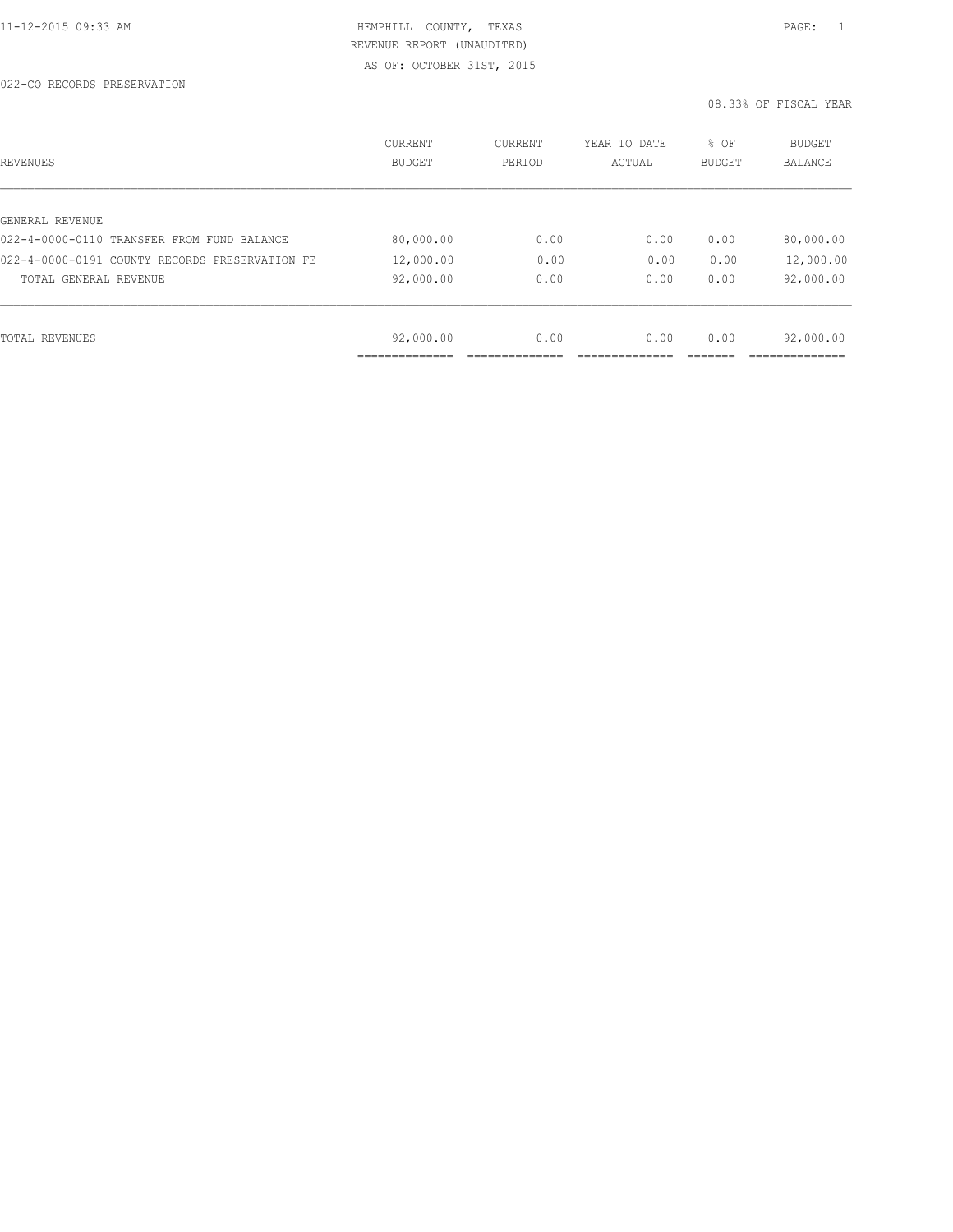| REVENUES                                      | CURRENT<br><b>BUDGET</b> | CURRENT<br>PERIOD | YEAR TO DATE<br>ACTUAL | % OF<br>BUDGET | BUDGET<br>BALANCE |
|-----------------------------------------------|--------------------------|-------------------|------------------------|----------------|-------------------|
|                                               |                          |                   |                        |                |                   |
| GENERAL REVENUE                               |                          |                   |                        |                |                   |
| 023-4-0000-0110 TRANSFER FROM FUND BALANCE    | 0.00                     | 0.00              | 0.00                   | 0.00           | 0.00              |
| 023-4-0000-0191 REV-CLK'S RECORD PRESERVATION | 800.00                   | 0.00              | 0.00                   | 0.00           | 800.00            |
| TOTAL GENERAL REVENUE                         | 800.00                   | 0.00              | 0.00                   | 0.00           | 800.00            |
|                                               |                          |                   |                        |                |                   |
| TOTAL REVENUES                                | 800.00                   | 0.00              | 0.00                   | 0.00           | 800.00            |
|                                               | ____________             |                   |                        |                |                   |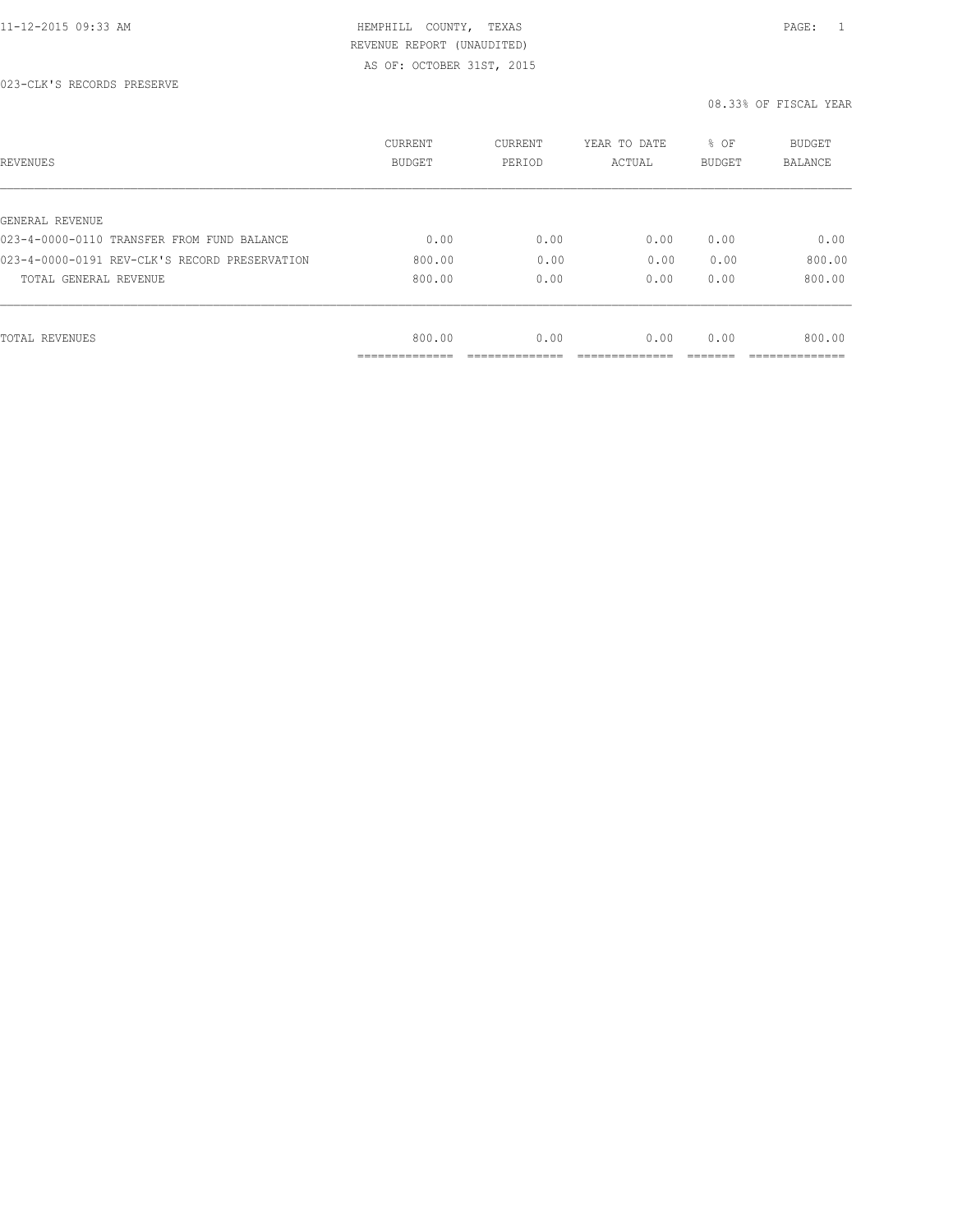024-JUSTICE COURT TECH FUND

| REVENUES                                   | CURRENT<br><b>BUDGET</b> | CURRENT<br>PERIOD | YEAR TO DATE<br>ACTUAL | % OF<br>BUDGET | <b>BUDGET</b><br><b>BALANCE</b> |
|--------------------------------------------|--------------------------|-------------------|------------------------|----------------|---------------------------------|
|                                            |                          |                   |                        |                |                                 |
| GENERAL REVENUE                            |                          |                   |                        |                |                                 |
| 024-4-0000-0110 TRANSFER FROM FUND BALANCE | 10,000.00                | 0.00              | 0.00                   | 0.00           | 10,000.00                       |
| 024-4-0000-0191 TECH FEES/EXP              | 3,000.00                 | 0.00              | 0.00                   | 0.00           | 3,000.00                        |
| TOTAL GENERAL REVENUE                      | 13,000.00                | 0.00              | 0.00                   | 0.00           | 13,000.00                       |
|                                            |                          |                   |                        |                |                                 |
| TOTAL REVENUES                             | 13,000.00                | 0.00              | 0.00                   | 0.00           | 13,000.00                       |
|                                            |                          |                   |                        |                |                                 |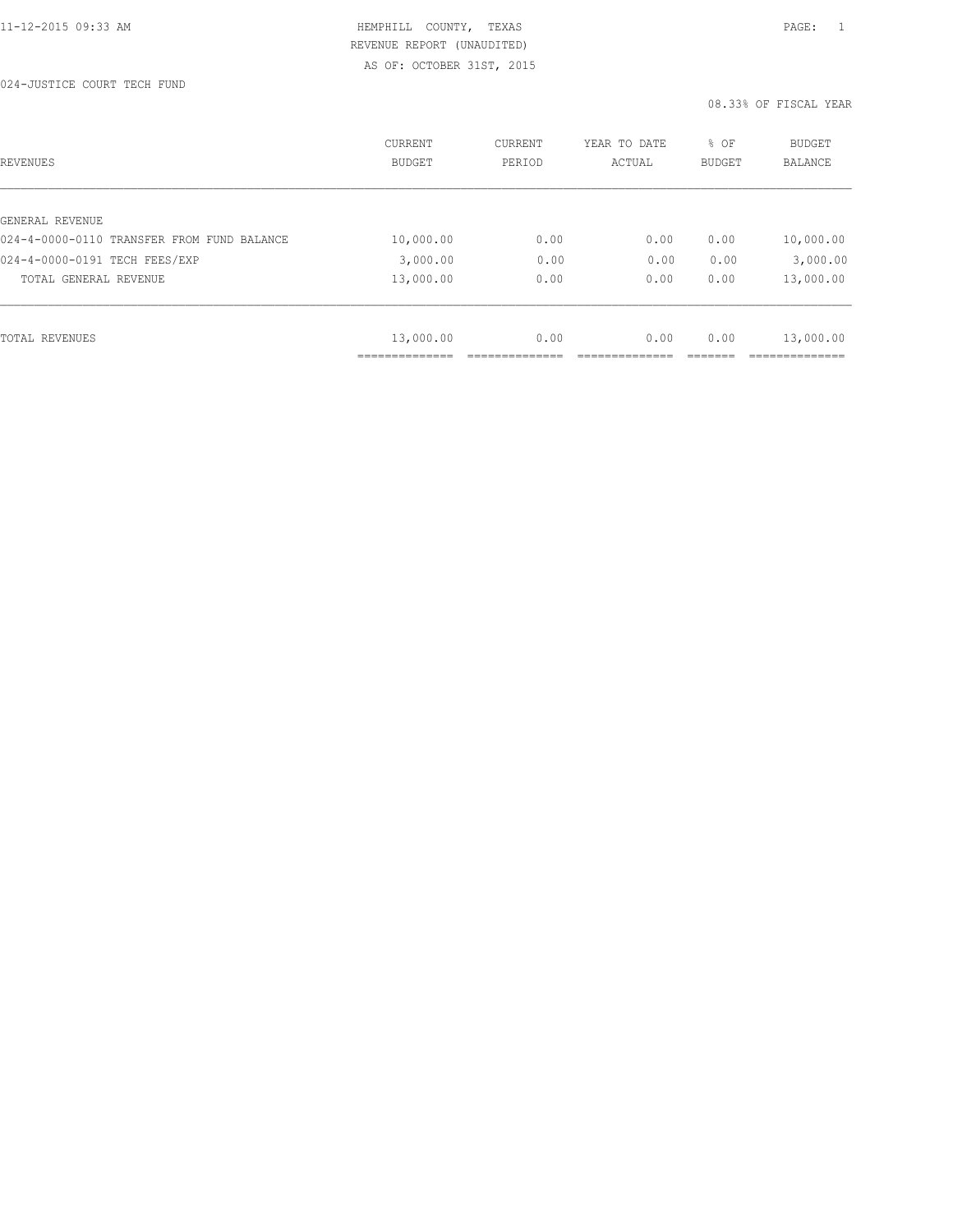| REVENUES                                   | <b>CURRENT</b><br><b>BUDGET</b> | CURRENT<br>PERIOD | YEAR TO DATE<br>ACTUAL | % OF<br><b>BUDGET</b> | <b>BUDGET</b><br>BALANCE |
|--------------------------------------------|---------------------------------|-------------------|------------------------|-----------------------|--------------------------|
|                                            |                                 |                   |                        |                       |                          |
| GENERAL REVENUE                            |                                 |                   |                        |                       |                          |
| 032-4-0000-0110 TRANSFER FROM FUND BALANCE | 17,000.00                       | 0.00              | 0.00                   | 0.00                  | 17,000.00                |
| 032-4-0000-0220 FEES-CHECK COLLECTION      | 500.00                          | 15.00             | 15.00                  | 3.00                  | 485.00                   |
| TOTAL GENERAL REVENUE                      | 17,500.00                       | 15.00             | 15.00                  | 0.09                  | 17,485.00                |
|                                            |                                 |                   |                        |                       |                          |
| TOTAL REVENUES                             | 17,500.00                       | 15.00             | 15.00                  | 0.09                  | 17,485.00                |
|                                            |                                 |                   |                        |                       |                          |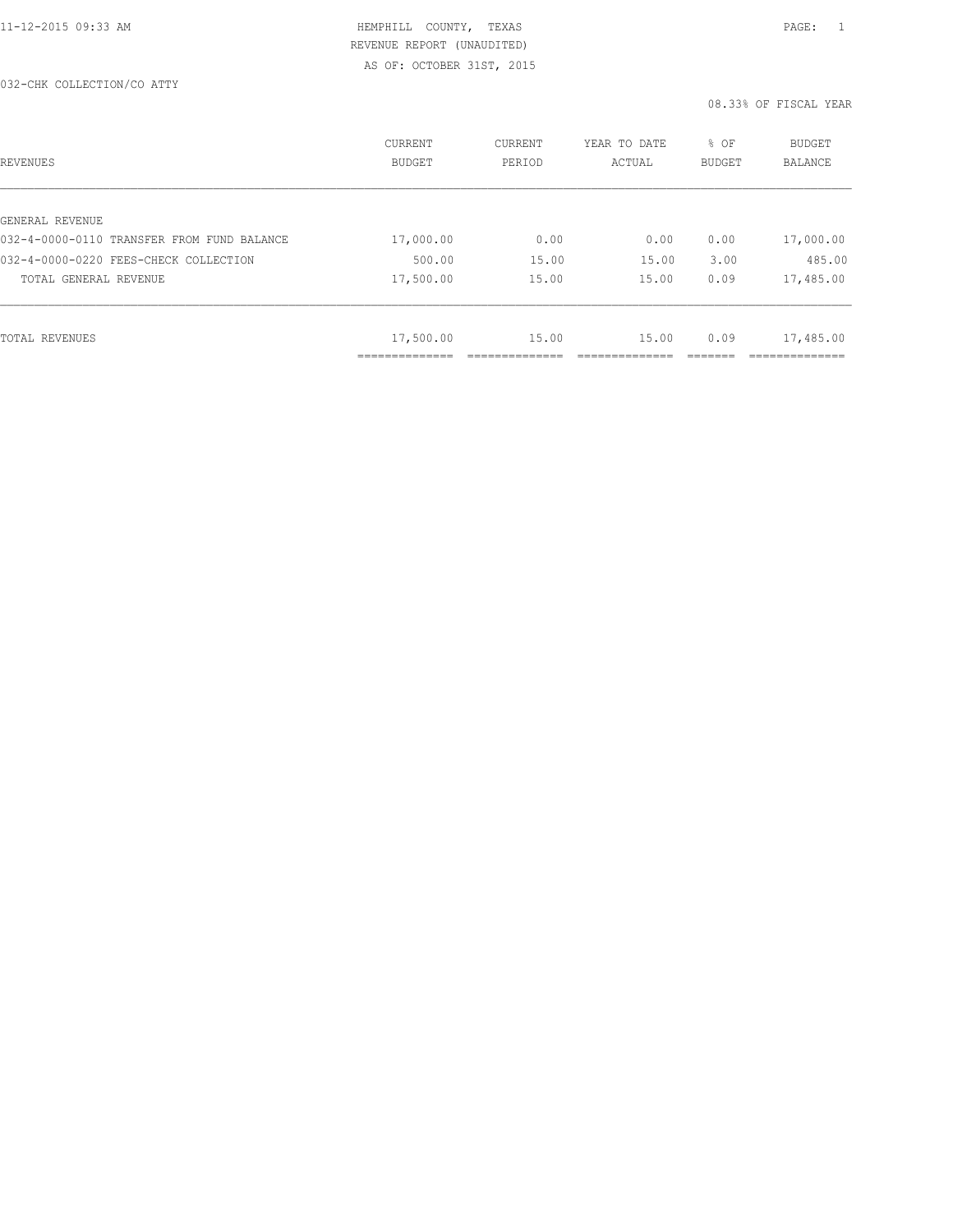| REVENUES                                   | CURRENT<br><b>BUDGET</b> | CURRENT<br>PERIOD | YEAR TO DATE<br>ACTUAL | % OF<br>BUDGET | BUDGET<br><b>BALANCE</b> |
|--------------------------------------------|--------------------------|-------------------|------------------------|----------------|--------------------------|
|                                            |                          |                   |                        |                |                          |
| GENERAL REVENUE                            |                          |                   |                        |                |                          |
| 036-4-0000-0110 TRANSFER FROM FUND BALANCE | 6,000.00                 | 0.00              | 0.00                   | 0.00           | 6,000.00                 |
| 036-4-0000-0440 STATE FEES                 | 2,000.00                 | 0.00              | 0.00                   | 0.00           | 2,000.00                 |
| TOTAL GENERAL REVENUE                      | 8,000.00                 | 0.00              | 0.00                   | 0.00           | 8,000.00                 |
|                                            |                          |                   |                        |                |                          |
| TOTAL REVENUES                             | 8,000.00                 | 0.00              | 0.00                   | 0.00           | 8,000.00                 |
|                                            |                          |                   |                        |                |                          |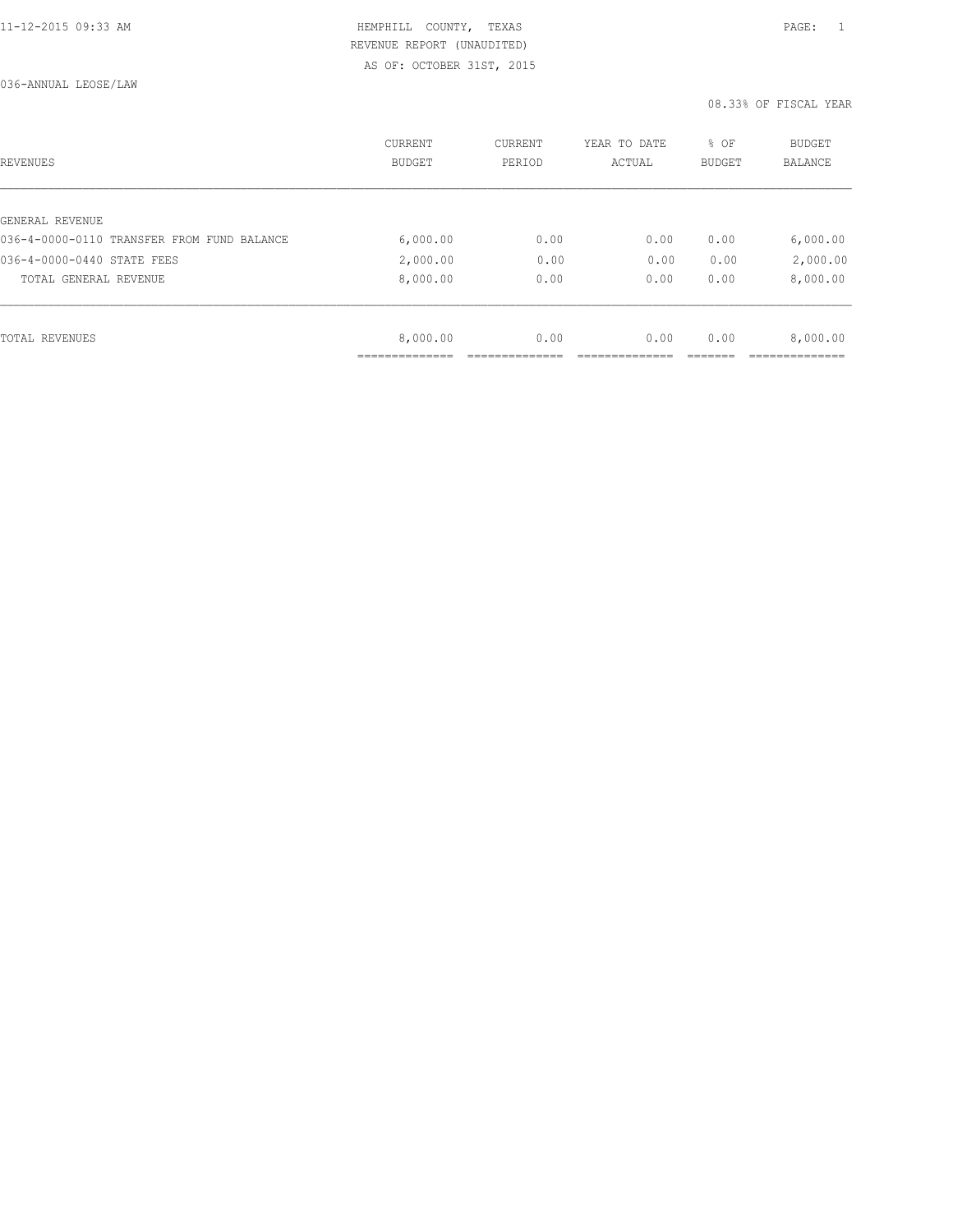046-SCAAP

| REVENUES                                   | <b>CURRENT</b><br><b>BUDGET</b> | CURRENT<br>PERIOD | YEAR TO DATE<br>ACTUAL | % OF<br><b>BUDGET</b> | <b>BUDGET</b><br>BALANCE |
|--------------------------------------------|---------------------------------|-------------------|------------------------|-----------------------|--------------------------|
|                                            |                                 |                   |                        |                       |                          |
| GENERAL REVENUE                            |                                 |                   |                        |                       |                          |
| 046-4-0000-0110 TRANSFER FROM FUND BALANCE | 50,000.00                       | 0.00              | 0.00                   | 0.00                  | 50,000.00                |
| 046-4-0000-0260 GRANT AWARD                | 7,000.00                        | 0.00              | 0.00                   | 0.00                  | 7,000.00                 |
| TOTAL GENERAL REVENUE                      | 57,000.00                       | 0.00              | 0.00                   | 0.00                  | 57,000.00                |
|                                            |                                 |                   |                        |                       |                          |
| TOTAL REVENUES                             | 57,000.00                       | 0.00              | 0.00                   | 0.00                  | 57,000.00                |
|                                            |                                 |                   |                        |                       |                          |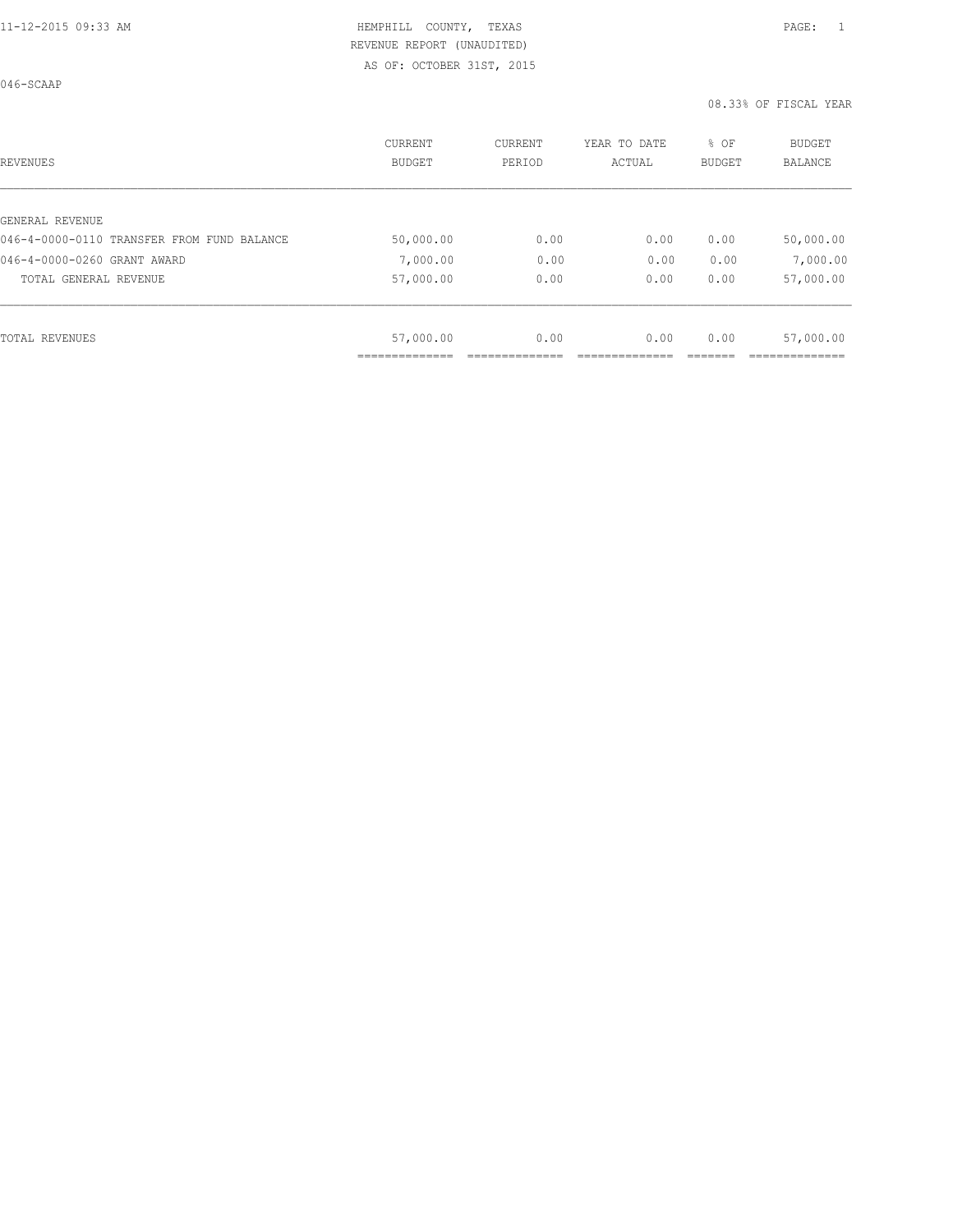047-SHERIFF COMMISSARY

| REVENUES                             | CURRENT<br><b>BUDGET</b> | CURRENT<br>PERIOD | YEAR TO DATE<br>ACTUAL | % OF<br>BUDGET | BUDGET<br><b>BALANCE</b> |
|--------------------------------------|--------------------------|-------------------|------------------------|----------------|--------------------------|
|                                      |                          |                   |                        |                |                          |
| GENERAL REVENUE                      |                          |                   |                        |                |                          |
| 047-4-0000-0401 SALES/COMMISSARY     | 0.00                     | 0.00              | 0.00                   | 0.00           | 0.00                     |
| 047-4-0000-0500 MISCELLANEOUS INCOME | 0.00                     | 0.00              | 0.00                   | 0.00           | 0.00                     |
| TOTAL GENERAL REVENUE                | 0.00                     | 0.00              | 0.00                   | 0.00           | 0.00                     |
|                                      |                          |                   |                        |                |                          |
| TOTAL REVENUES                       | 0.00                     | 0.00              | 0.00                   | 0.00           | 0.00                     |
|                                      | __________               |                   |                        |                |                          |